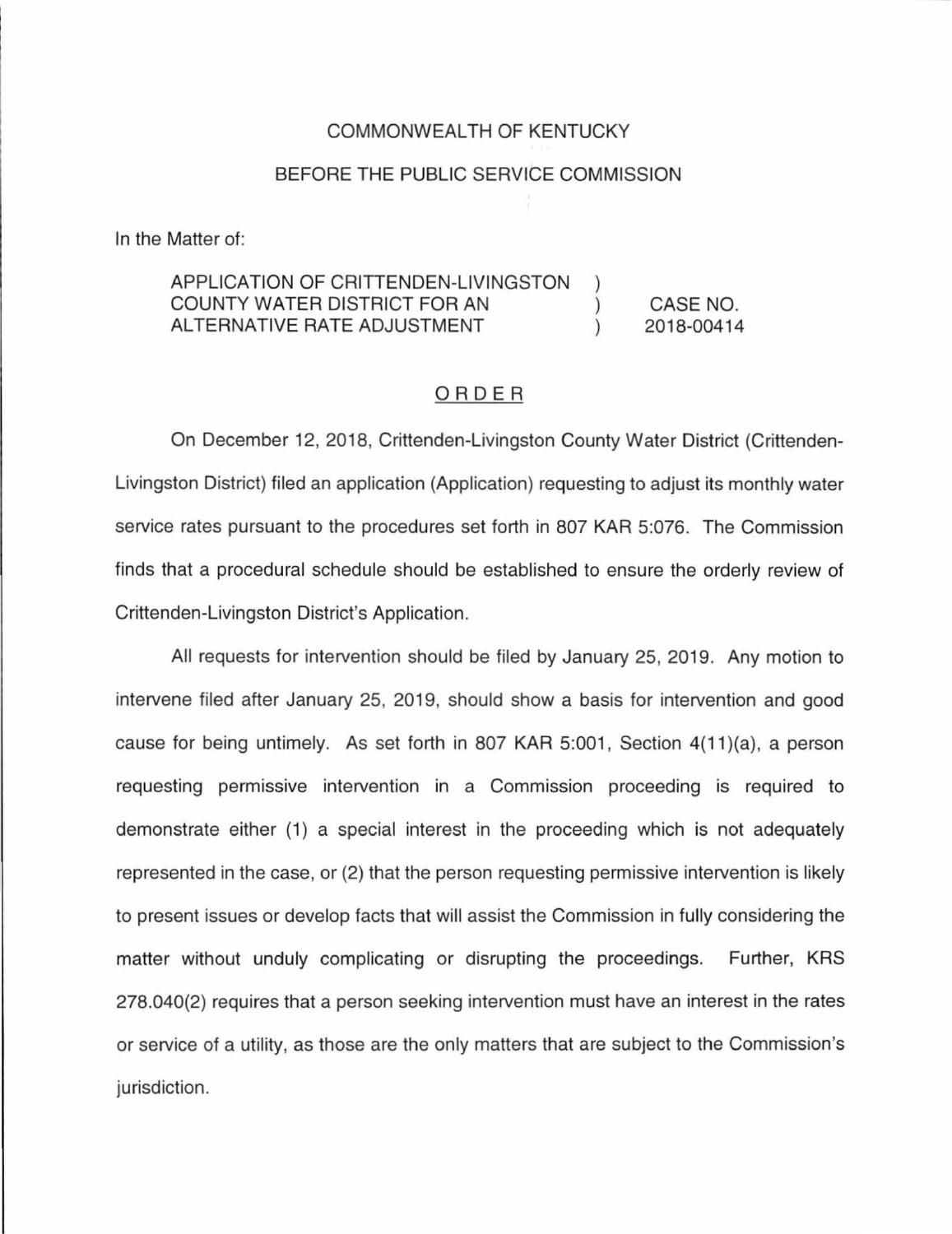Based on the foregoing, the Commission further finds that any person requesting to intervene in a Commission proceeding must state with specificity the person's special interest that is not otherwise adequately represented or the issues and facts the person will present that will assist the Commission in fully considering the matter. A mere recitation of the quantity of water consumed by the movant or a general statement regarding a potential impact of possible modification of rates will not be deemed sufficient to establish a special interest.

Finding that a procedural schedule<sup>1</sup> should be established to ensure the orderly review of the Application, the Commission HEREBY ORDERS that:

1. No later than April 5, 2019, Commission Staff shall file with the Commission and serve upon all parties of record a written report (Staff Report) containing its findings and recommendations regarding Crittenden-Livingston District's requested rate adjustment.

2. No later than 14 days after the date of the filing of the Commission Staff Report each party of record shall file with the Commission:

a. Its written comments on and any objections to the findings contained in the Commission Staff Report; and

b. Any additional evidence for the Commission to consider.

3. If Commission Staff finds that Crittenden-Livingston District's financial condition supports a higher rate than Crittenden-Livingston District proposes or the assessment of an additional rate or charge not proposed in Crittenden-Livingston

<sup>1</sup>No action is necessary to suspend the effective date of Crittenden-Livingston District's proposed rates for service. Pursuant to 807 KAR 5:076, Section 7(1), an applicant who applies for a rate adjustment pursuant to the procedures set for in 807 KAR 5:076 may not place its proposed rates into effect until the Commission approves those rates or six months from the date of the filing of its application.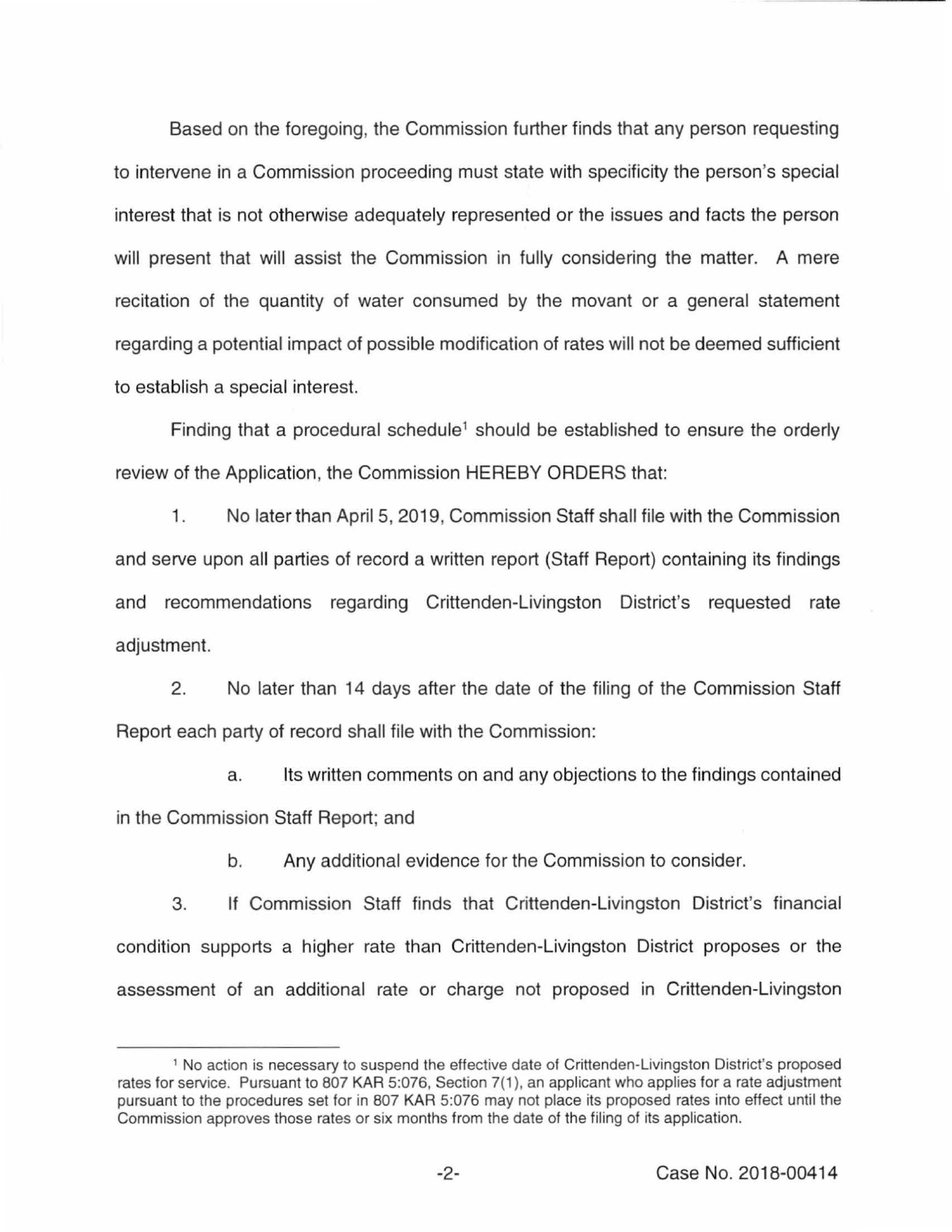District's Application, Crittenden-Livingston District in its response to the Commission Staff Report shall also state its position in writing on whether the Commission should authorize the assessment of the higher rate or the additional rate or charge.

4. If Commission Staff finds that changes should be made to the manner in which Crittenden-Livingston District accounts for the depreciation of Crittenden-Livingston District's assets, Crittenden-Livingston District in its response to the Commission Staff Report shall also state its position in writing on whether the Commission should require Crittenden-Livingston District to implement the proposed change for accounting purposes.

5. A party's failure to file written objections to a finding contained in the Commission Staff Report within 14 days after the date of the filing of the Commission Staff Report shall be deemed a waiver of all objections to that finding.

6. If a party requests a hearing or informal conference, then the party shall make the request in its written comments and state the reason why a hearing or informal conference is necessary.

7. A party's failure to request a hearing or informal conference in the party's written response shall be deemed a waiver of all rights to a hearing on the Application, and a request that the case stand submitted for decision.

8. A party's failure to file a written response within 14 days after the date of the filing of the Staff Report shall be deemed a waiver of all rights to a hearing on the Application.

9. All requests for intervention shall be filed by January 25, 2019.

-3- Case No. 2018-00414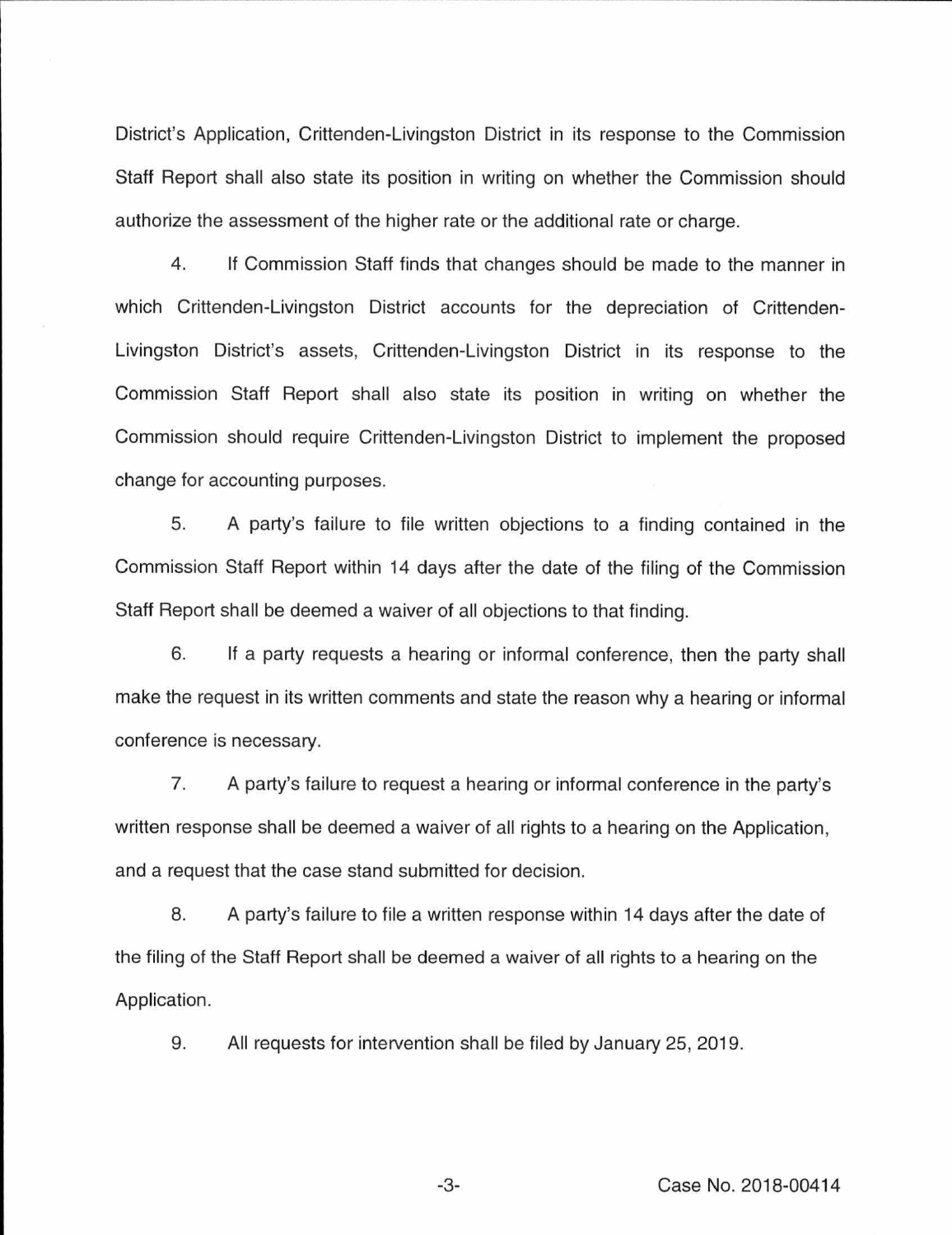10. Any motion to intervene filed after January 25, 2019, shall show a basis for intervention and good cause for being untimely. If the untimely motion is granted, the movant shall accept and abide by the existing procedural schedule established for this proceeding.

# [REMAINDER OF PAGE INTENTIONALLY LEFT BLANK]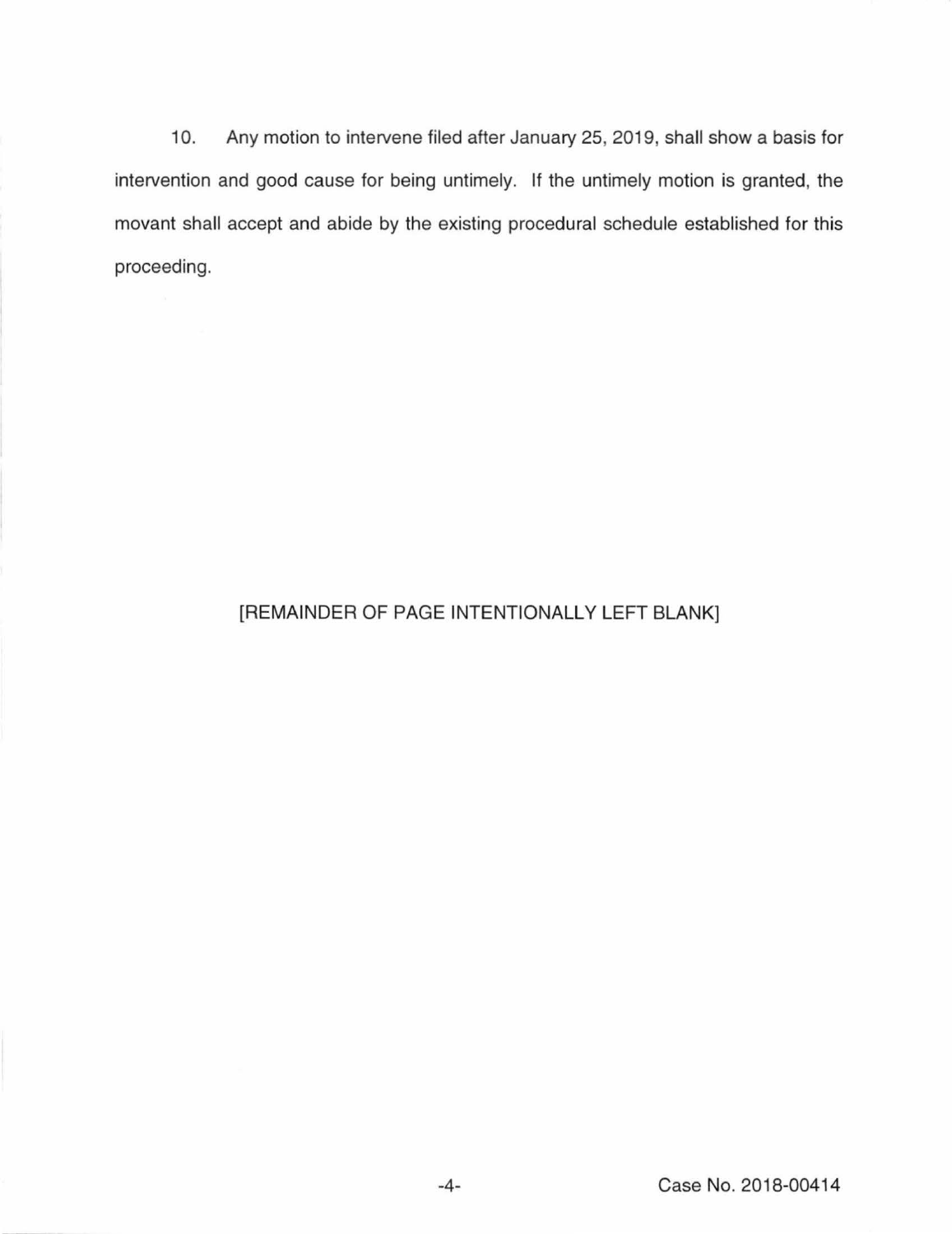By the Commission

**ENTERED** 

JAN 1 1 2019

KENTUCKY PUBLIC<br>SERVICE COMMISSION

ATTEST: For Executive Director

Case No. 2018-00414